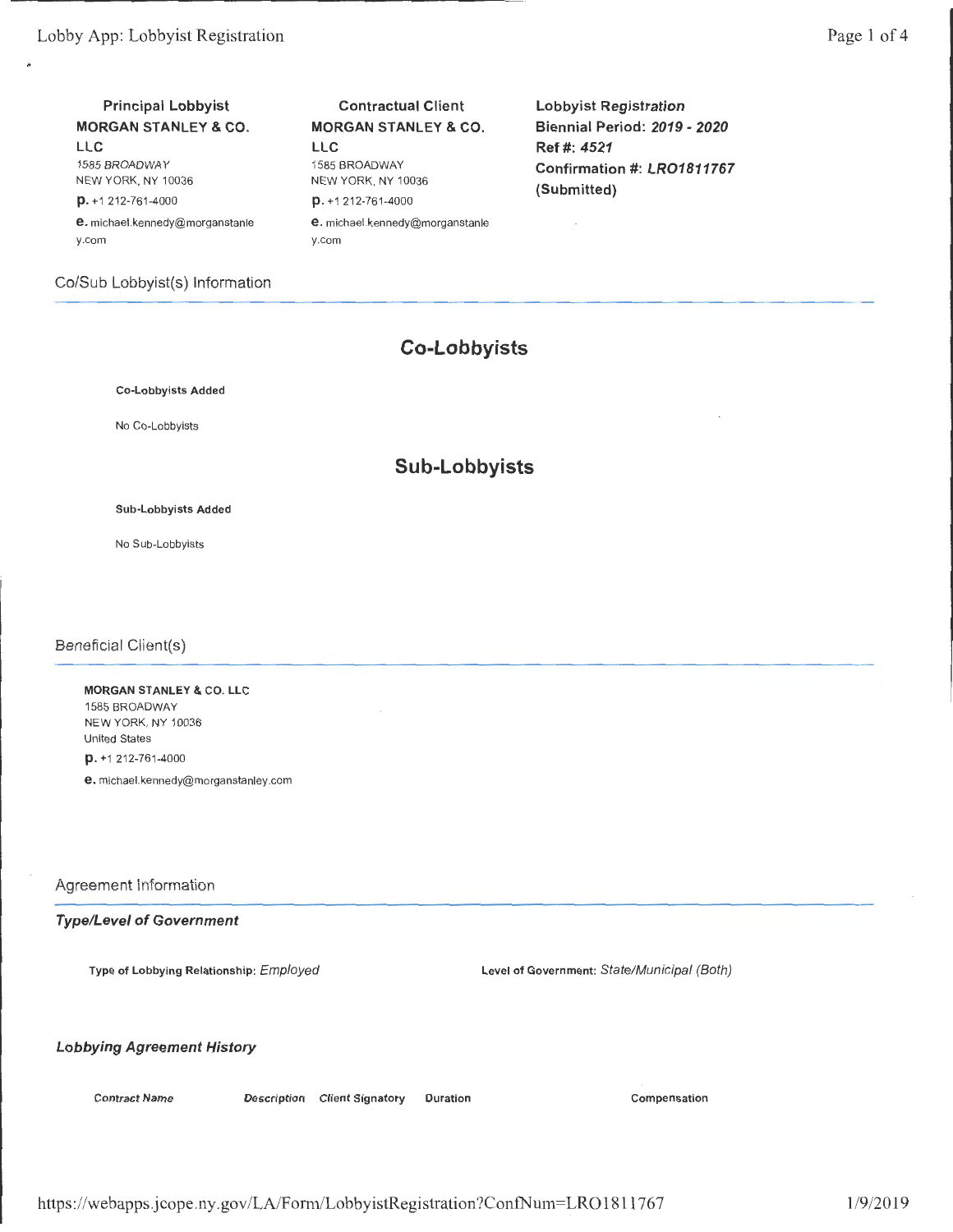| <b>Contract Name</b>               | <b>Description</b> | <b>Client Signatory</b>            | Duration                | Compensation                         |
|------------------------------------|--------------------|------------------------------------|-------------------------|--------------------------------------|
| LRO1811767-01/02/2019-<br>11.29.58 | <b>Will Exceed</b> | Michael, Kennedy<br>Vice President | 01/01/2019 - 12/31/2020 | Estimated \$240,000 for the two-year |
|                                    |                    |                                    |                         | period. /Range                       |

### Individual Lobbyists

| Name                     | Phone           | Email                                | Designated |
|--------------------------|-----------------|--------------------------------------|------------|
| Balanoff, Glen           | +1 212-761-4000 | glen.balanoff@morganstanley.com      |            |
| Borys, Gregory           | +1 212-761-4000 | gregory.borys@morganstanley.com      |            |
| Cackowsky, Keith, Edward | +1 212-761-4000 | keith.cackowsky@morganstanley.com    |            |
| Chionuma, Grace          | +1 212-761-4000 | grace.chionuma@morganstanley.com     |            |
| Davis, Darryl            | +1 212-761-4000 | darryl.davis@morganstanley.com       |            |
| Farrell, Dennis          | +1 212-761-9039 | dennis.farrell@morganstanley.com     |            |
| Fraunfelder, Grant       | +1 212-761-4000 | grant.fraunfelder@morganstanley.com  |            |
| Goldstein, Michelle      | +1 212-761-4000 | michelle.goldstein@morganstanley.com |            |
| Jun, Susan               | +1 212-761-4000 | susan.jun@morganstanley.com          |            |
| Kelly, Daniel            | +1 212-761-4000 | daniel.kelly@morganstanley.com       |            |
| Marron, Joan             | +1 212-761-4000 | joan.marron@morganstanley.com        |            |
| Pattison, Robert         | +1 212-761-4000 | robert.pattison@morganstanley.com    |            |
| Proulx, Geoff            | +1 212-761-4000 | geoff.proulx@morganstanley.com       |            |
| Schwartz, Kevin          | +1 212-761-4000 | kevin.schwartz@morganstanley.com     |            |
| Scudder, Barbara         | +1 212-761-4000 | barbara.scudder@morganstanley.com    |            |
| Smelkinson, Ira          | +1 212-761-4000 | ira.smelkinson@morganstanley.com     |            |
| Solomon, Zachary         | +1 212-761-4000 | zachary.solomon@morganstanley.com    |            |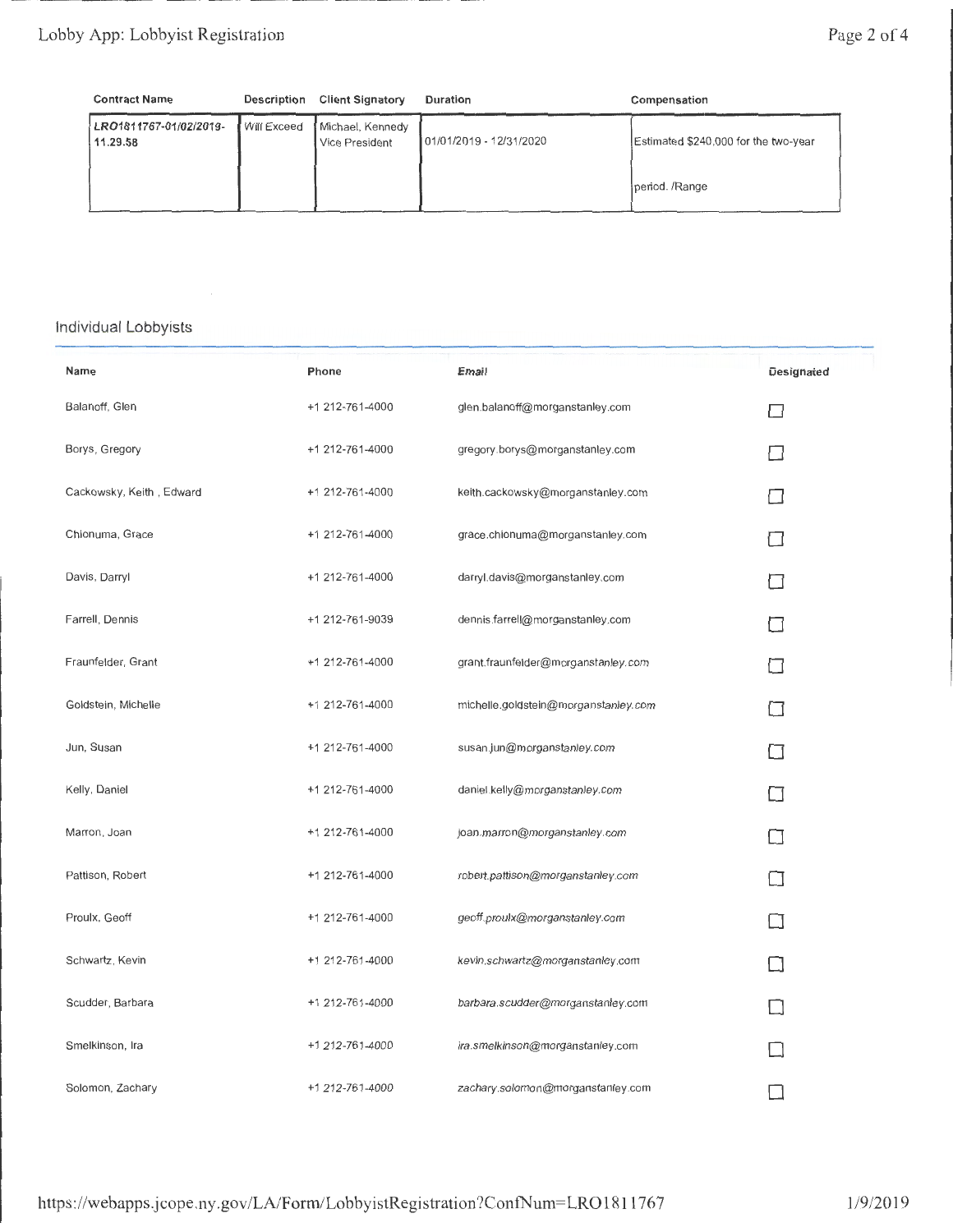### Lobby App: Lobbyist Registration

## Page 3 of 4

| Name                       | Phone           | Email                              | Designated |
|----------------------------|-----------------|------------------------------------|------------|
| Tally, Joan                | +1 212-761-4000 | joan.tally@morganstanley.com       |            |
| Weaver, Seymour, Marcus IV | +1 212-761-4000 | marcus.weaver@morganstanley.com    |            |
| Weiss, Richard             | +1 212-761-4000 | richard.weiss@morganstanley.com    |            |
| Wild, Eric                 | +1 212-761-4000 | eric.wild@morganstanley.com        |            |
| Wynne, Brian               | +1 212-761-4000 | brian.wynne@morganstanley.com      |            |
| Zlomislic, Oliver          | +1 212-761-4000 | oliver.zlomislic@morganstanley.com |            |

#### Business Relationships

Do you have a Reportable Business Relationship?: No

Lobbying Subjects

**Subjects on which you expect to lobby.** 

## **Selected Subjects**

#### Subjects

Finance, Insurance & Financial Services - general

Finance, Insurance & Financial Services- Securities & Investment

#### Lobbying Activities

#### **State & Municipal Focuses and Parties**

Type(s) of Lobbying Communication(s) you are or you anticipate engaging in Direct Lobbying

# **Lobbying Focuses**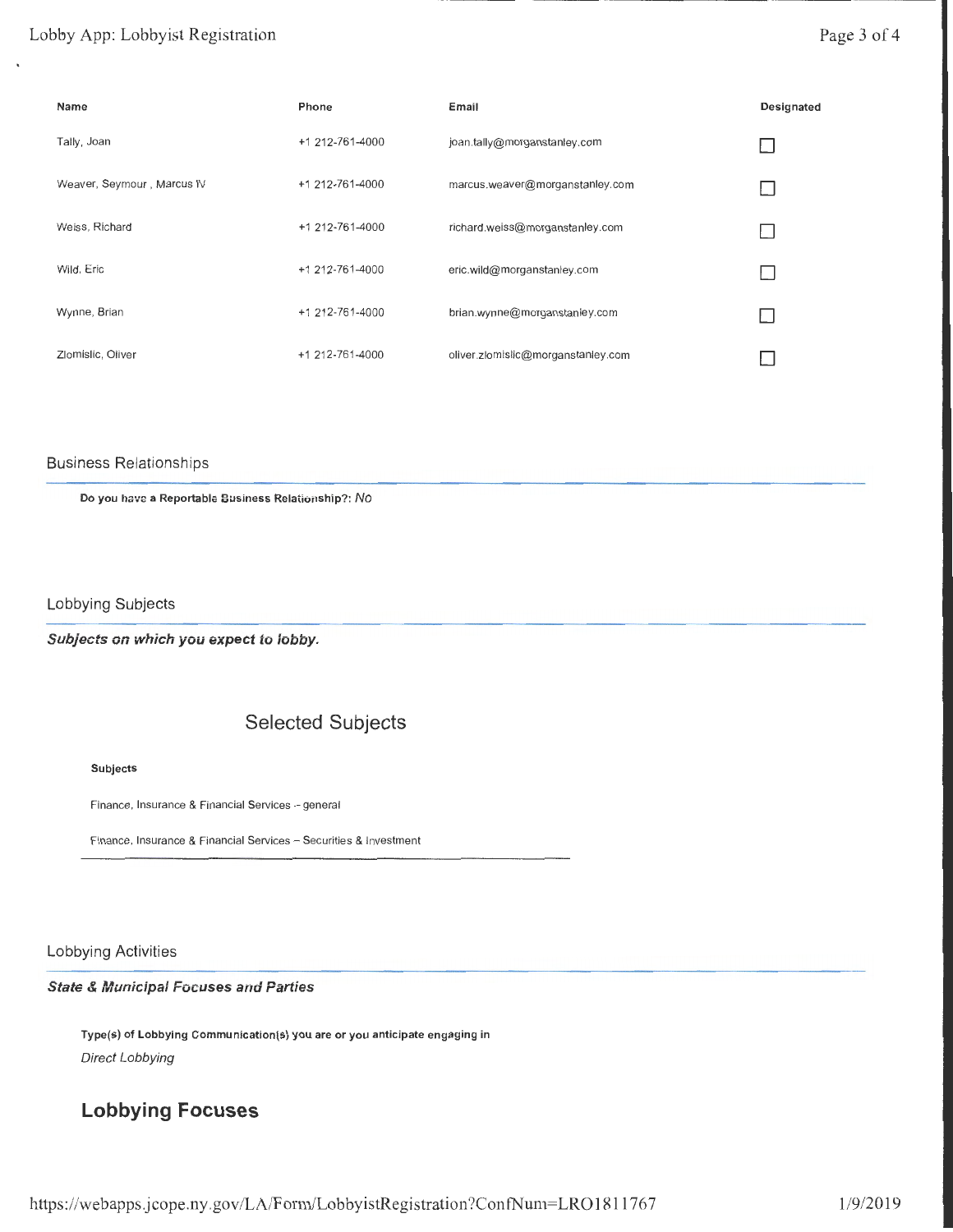## **My Focuses**

| Type                  | Identifying No. or Description (if No. does not exist) | Check if<br><b>Monitoring Only</b> |
|-----------------------|--------------------------------------------------------|------------------------------------|
| Municipal Procurement | Underwriting services.                                 |                                    |
| State Procurement     | Underwriting services.                                 |                                    |

Do you have Parties Lobbied or Expected to be Lobbied to report? : Yes

# **Parties Lobbied or Expected to be Lobbied**

## **My Parties Lobbied**

| <b>Government Body</b> | Name                                  |
|------------------------|---------------------------------------|
| State Agency           | Division of the Budget                |
| State Agency           | Metropolitan Transportation Authority |

#### Attestation

| Filer Name:      | <b>CAO Name:</b> |
|------------------|------------------|
| Kennedy, Michael | Kennedy, Michael |

### Payment History

| ID   | Created             | Filing     | Type                  | Amount   | CheckNum | <b>Approval Code</b> | Status   |
|------|---------------------|------------|-----------------------|----------|----------|----------------------|----------|
| 2592 | 1/9/2019 7:33:53 PM | LRO1811767 | Credit Card - Unknown | \$200.00 |          | 066893               | Approved |